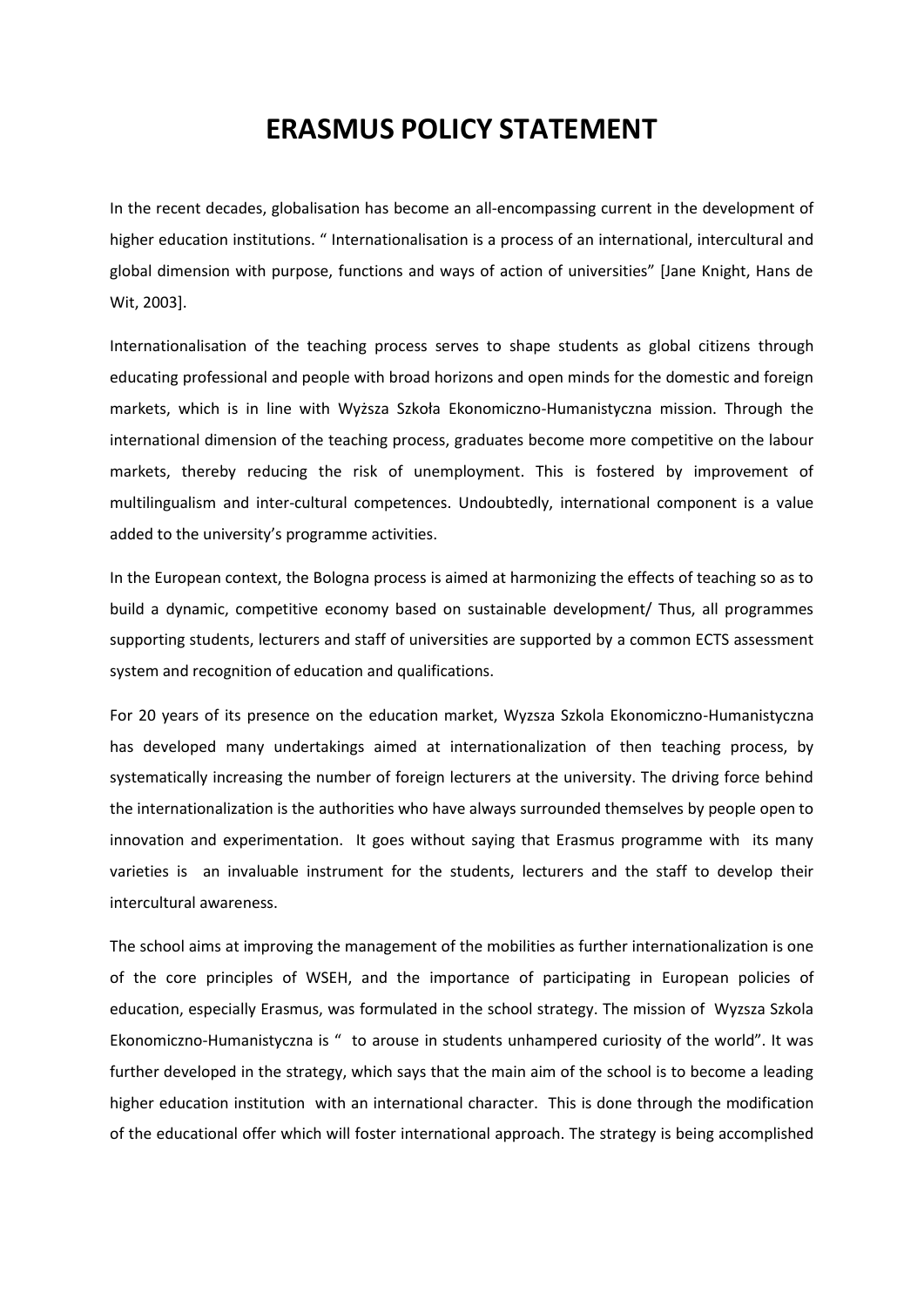by introducing more and more courses taught in English. Not only are courses taught in English at English philology, but also at the faculty of management.

WSEH has adopted ECTS assessment system as early as academic year 2005/2006, and has adjusted the grading system to the normal distribution of grades.

5,0 (A+) 10% 4.5 (A) 25% 4.0 (B) 30% 3.5 (C) 25% 3.0 (C-) 10%

Workload has been calculated taking into account contact hours, self-study and examination attendance.

Non-discrimination is one of the school's basic values. A no-discrimination statement covering gender, race, color, national or ethnic origin, religion, age, disability, sexual orientation and gender identity has been adopted. A financial support model has been developed to make studies accessible to students from various socio-economic segments of Poland. In line with this model, there are generous merit-based scholarships available to qualifying students. The school has been adjusted to the needs of physically disabled students.

Close cooperation with local business sector, helps adjusting the teaching content to the requirements of the job market, including global job markets.The knowledge, skills and competence defined for the schemes provide a high degree of employability upon graduation with stakeholder input into curriculum design and content. Social College Council contributes to the development and upgrading the content taught.

WSEH is very active on academic level. Our lecturers and teachers are active researchers. The school publishes two scientific journals The Polonia Journal, and the MIND Journal. Both holding Copernicus Indices, and many of our Erasmus partners are members of their scientific board.

WSEH aims at the development of the worldwide higher education institutions network, on the basis of their institutional strength and excellence in specific areas. Having a range of partners ensures that the staff and students are able to work with the best and most suitable institutions which will help to achieve individual, faculty and institutional -wide goals for international collaboration.

All WSEH students, lecturers, teachers and staff are offered equal opportunity to transfer into equivalent programme and full academic recognition to students on Erasmus Mobility programmes.